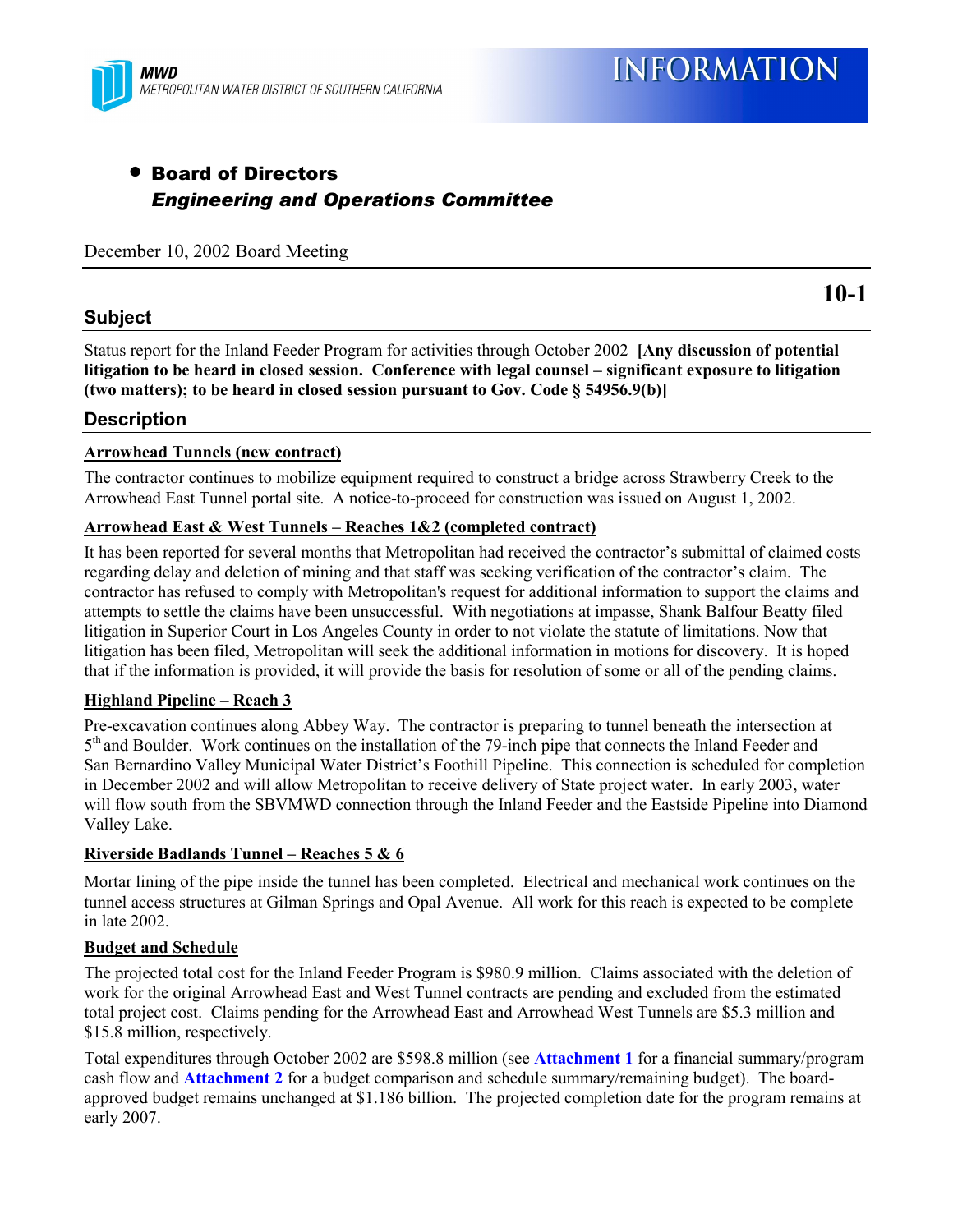## **Policy**

Board request

### **Fiscal Impact**

Refer to **Attachment 1** and **Attachment 2**.

 $(JJ)$ 11/20/2002 *Date Roy L. Wolfe Manager, Corporate Resources*

11/22/2002 *Ronald R. Gastelum Date*

*Chief Executive Officer*

**Attachment 1 - Financial Summary/Program Cash Flow Attachment 2 - Budget Comparison and Schedule Summary/Remaining Budget** 

BLA #1931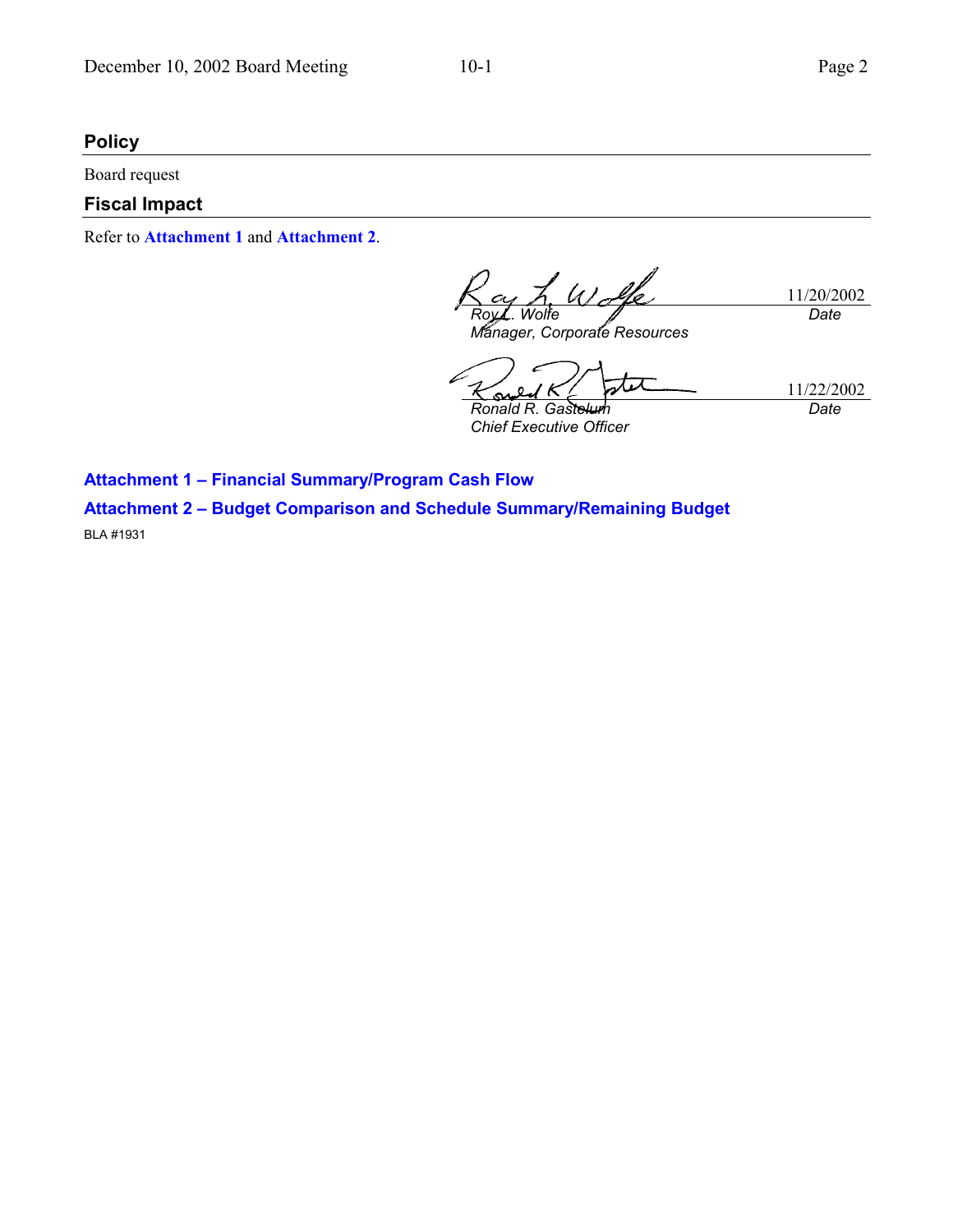

1. Based on knowledge of current field conditions.

# **Program Cash Flow**